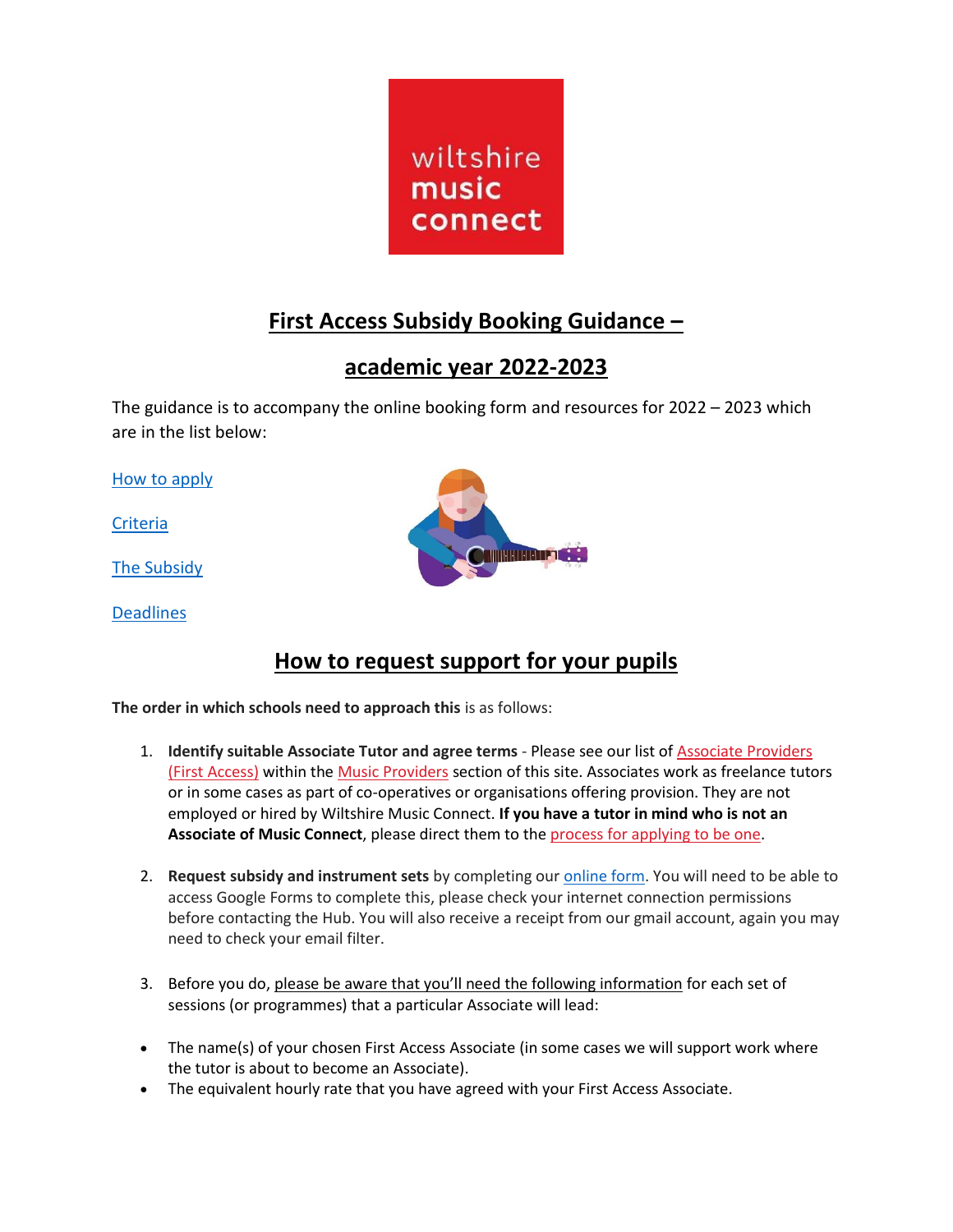- The duration of the sessions E.g. 30 mins.
- The number of sessions that will take place over a year (max 33 over 6 term year).
- The terms in which the sessions will take place.
- The instrument 'group'(s) E.g. Strings.
- Whether you need to request a set of instruments.
- The estimated number of pupils benefitting from each programme.
- How many of those you estimate will be receiving this tuition for the FIRST time.
- How many pupils will be continuing to learn an instrument in/out of school.
- Their year group(s).

If you're wanting to reserve instrument sets for First Access then you also need to complete the more detailed form on requirements with your chosen Associate.

**What to do if you want to change your booking** after you've submitted it:

<span id="page-1-0"></span>• Once you have submitted the request for a school, you will receive an automated email from our gmail account (please ensure your network provider allows access to Google Forms, and the online form is not compatible with Internet Explorer)



#### **Criteria**

• **Subsidy can only be offered where schools are using a quality assured 'Associate (First Access)' tutor** who is being paid the equivalent of £41.62 p/h or more (this reflects a 1 % pay rise for tutors). If you have a tutor in mind who is not an Associate of Music Connect, please direct them to the [process for applying](http://www.wiltshiremusicconnect.org.uk/providers/become-an-associate/) to be one.

Or

• **Where schools can confirm that it is effectively extending an employed teacher's (rather than tutor) employment contracts to cover First Access work**, we can provide subsidy in the same way as we would for schools hiring Associate tutors.

And

- **Where provision is taking place on the equivalent of weekly basis over a minimum of one term**. Subsidy is available for up to 33 sessions / weeks of sessions. If you're developing a model within your school that doesn't fit and would like to discuss it with us, please [get in touch.](mailto:martin.stewart@wiltshiremusicconnect.org.uk)
- **Pupils can access the provision for free** and without needing to buy an instrument.
- That time is made available to introduce options for continuation to pupils / parents.
- That schools provide some feedback to Wiltshire Music Connect in relation to pupils' continuation – we will provide an accessible template.